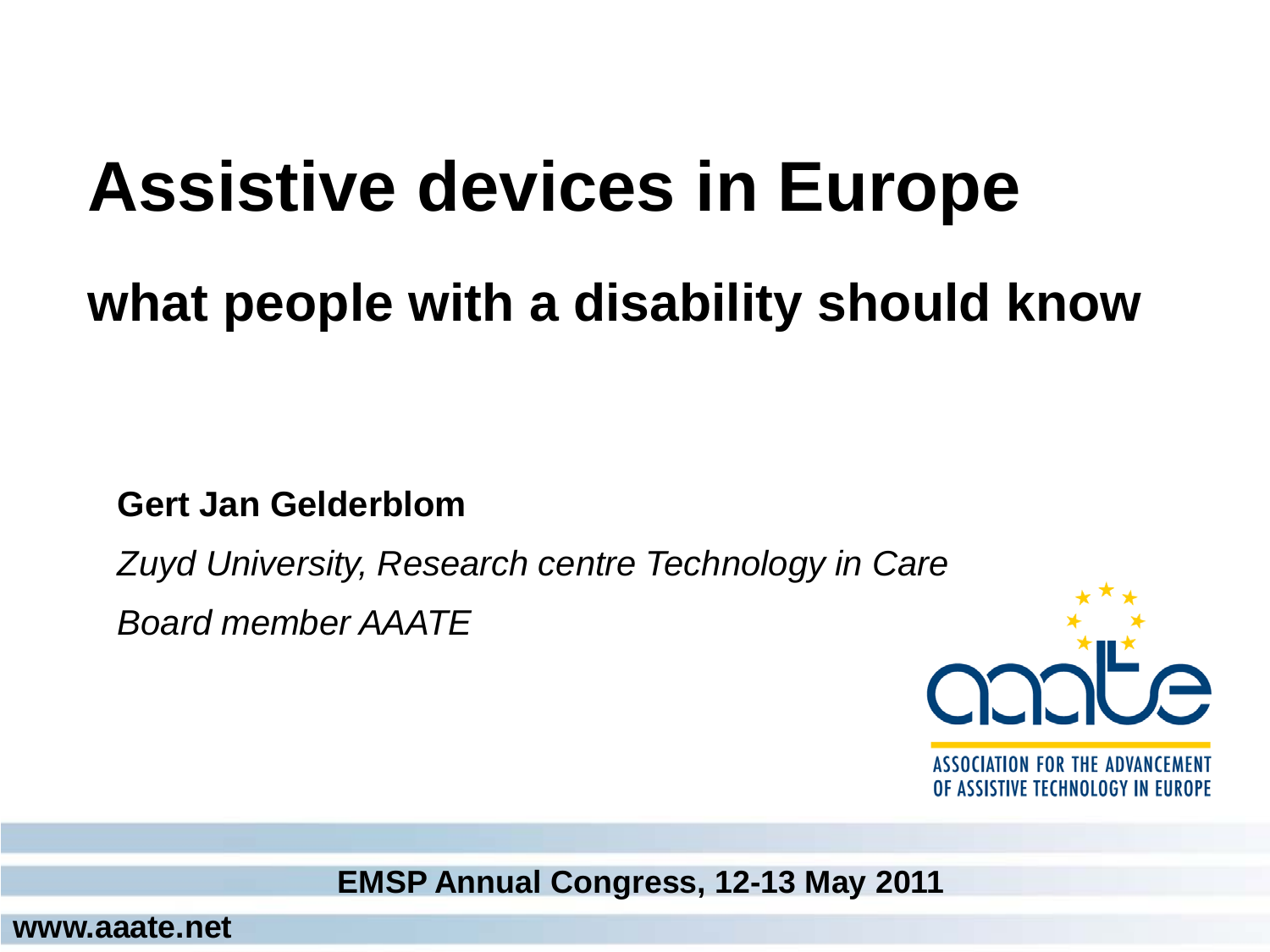



- The Association for the Advancement of Assistive Technology in Europe
- The AT European approach and future trends

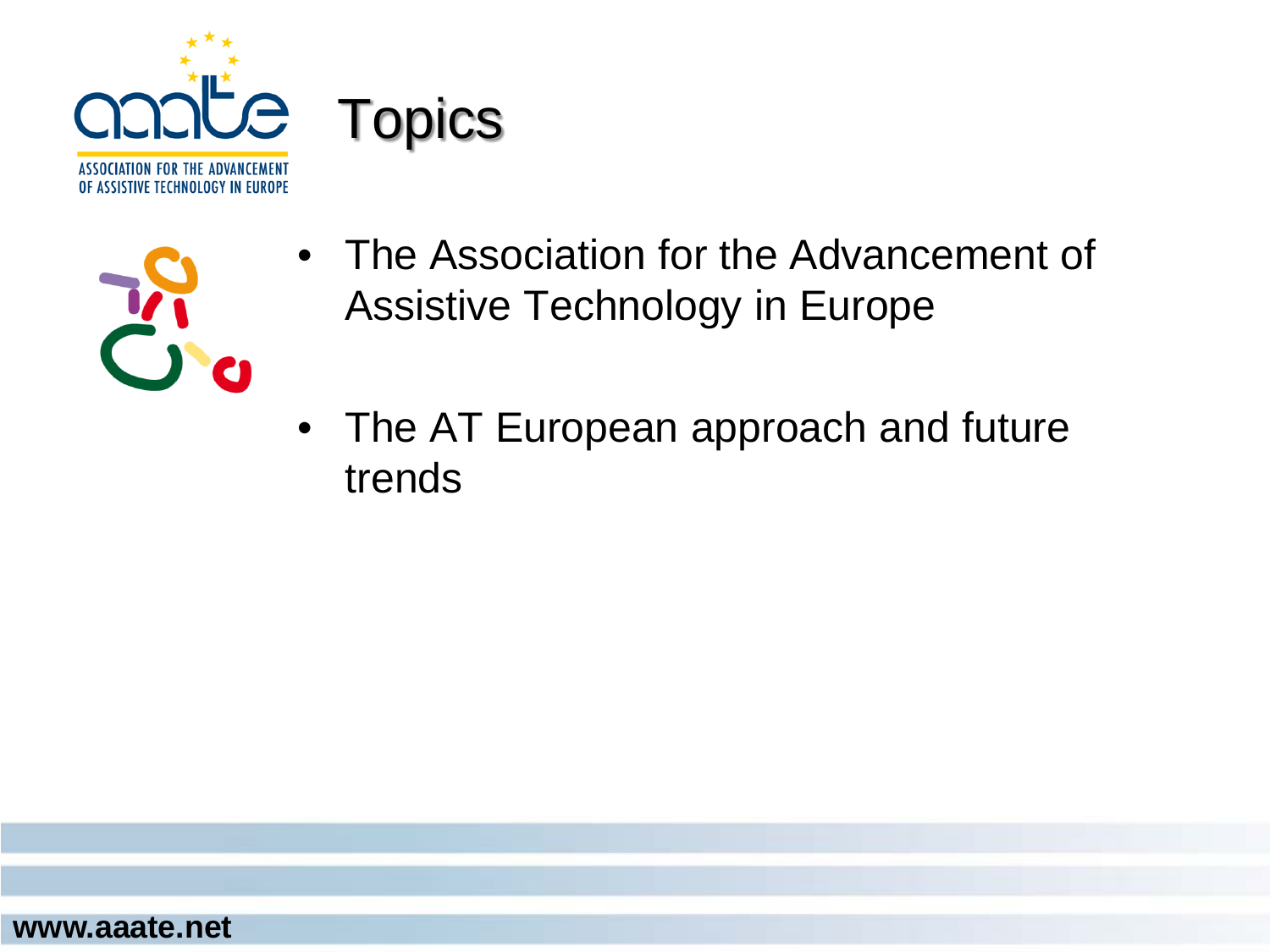

# AAATE - Our Aim:



To stimulate the advancement of assistive technology for the benefit of people with disabilities, including elderly people.



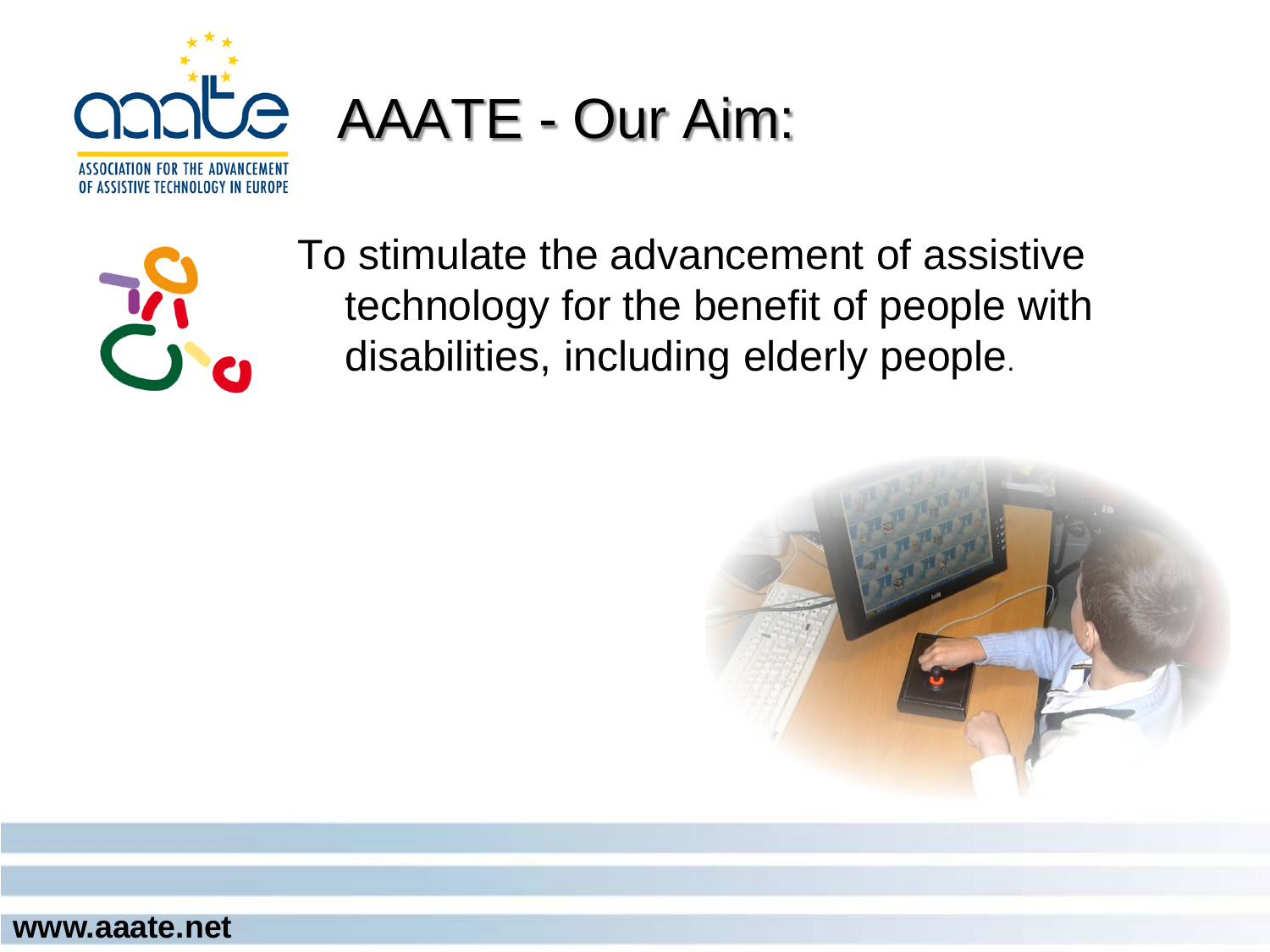

| I/ |   |
|----|---|
|    | C |

#### AT definition

- Assistive technology (AT) is to be understood in its widest sense as any product or technology based service or solution that enables people of all ages with activity limitations in their daily lives, work, education and leisure.
- Beside more traditional areas of AT, this definition embraces fields of interest that reflect a wider orientation on disability, technology and inclusion such as eAccessibility, Ambient Assisted Living, Design for All.

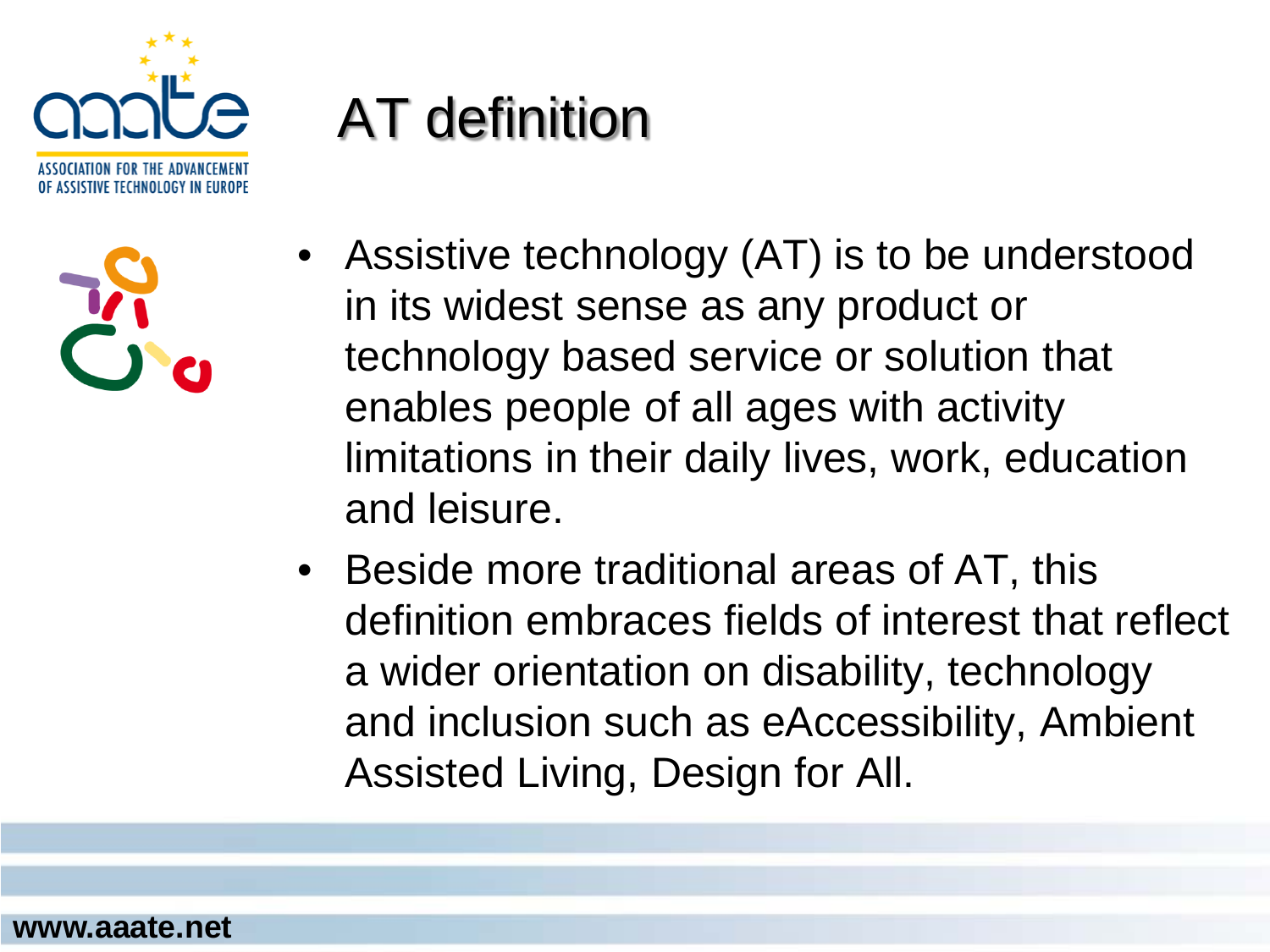

| is a<br>L |  |
|-----------|--|
| Ø         |  |



- Pan-European
- **Interdisciplinary**
- Multi stakeholder
- **Independent**
- Non-Profit
- Personal and institutional membership

*"AAATE is a member driven organisation based on the active participation of its members" It is not a project or a network, but an association that exists since 1995.*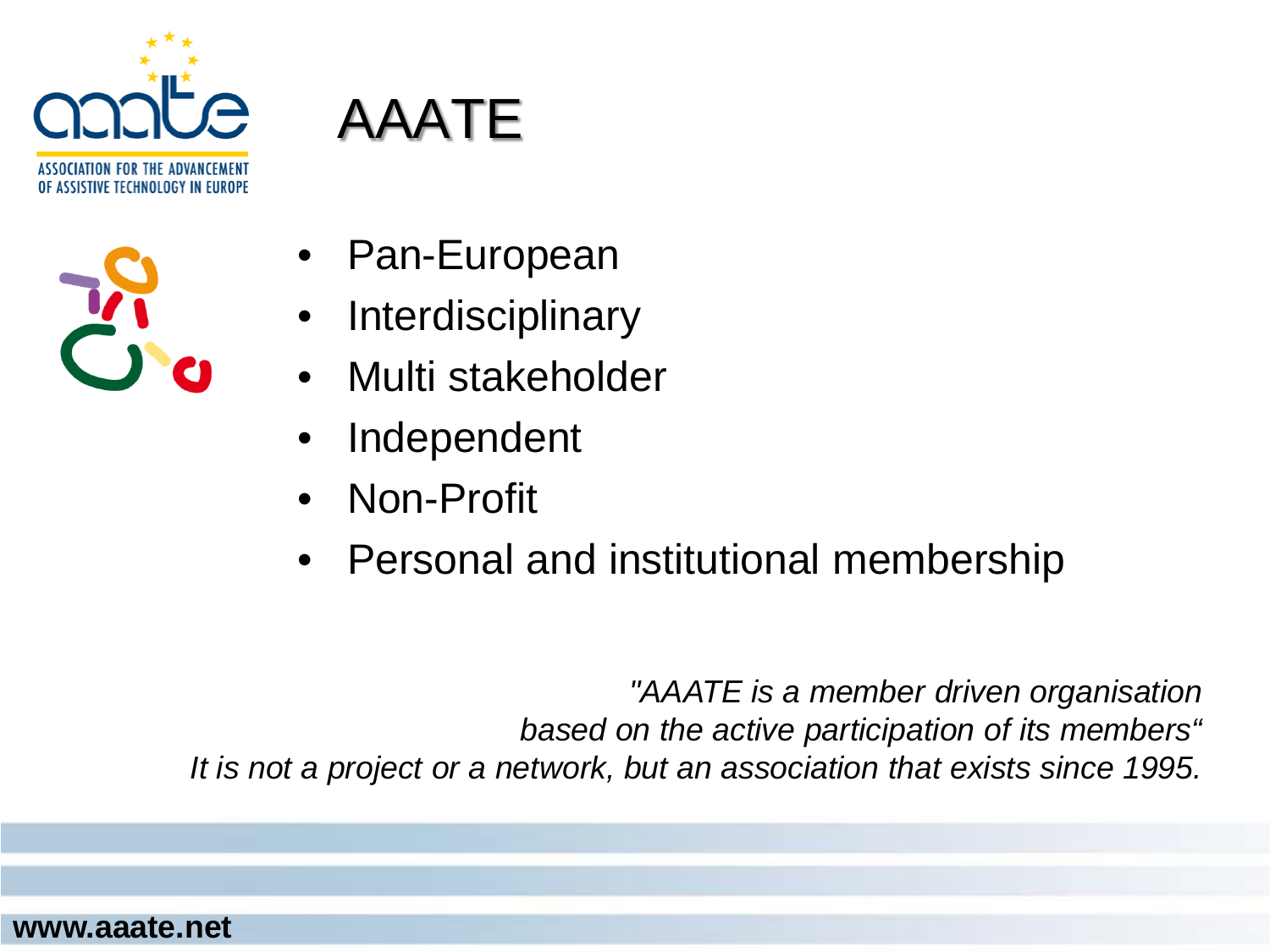

#### Advancement of AT ?



Increasing the number of people with activity limitations who *effectively use AT* for activities and participation.

- technological research;
- the development of new products and services, their production and distribution;
- the identification of appropriate technology for each individual (guidance, assessment, support);
- adequate funding;
- training of professionals and end users;
- follow up and after sales.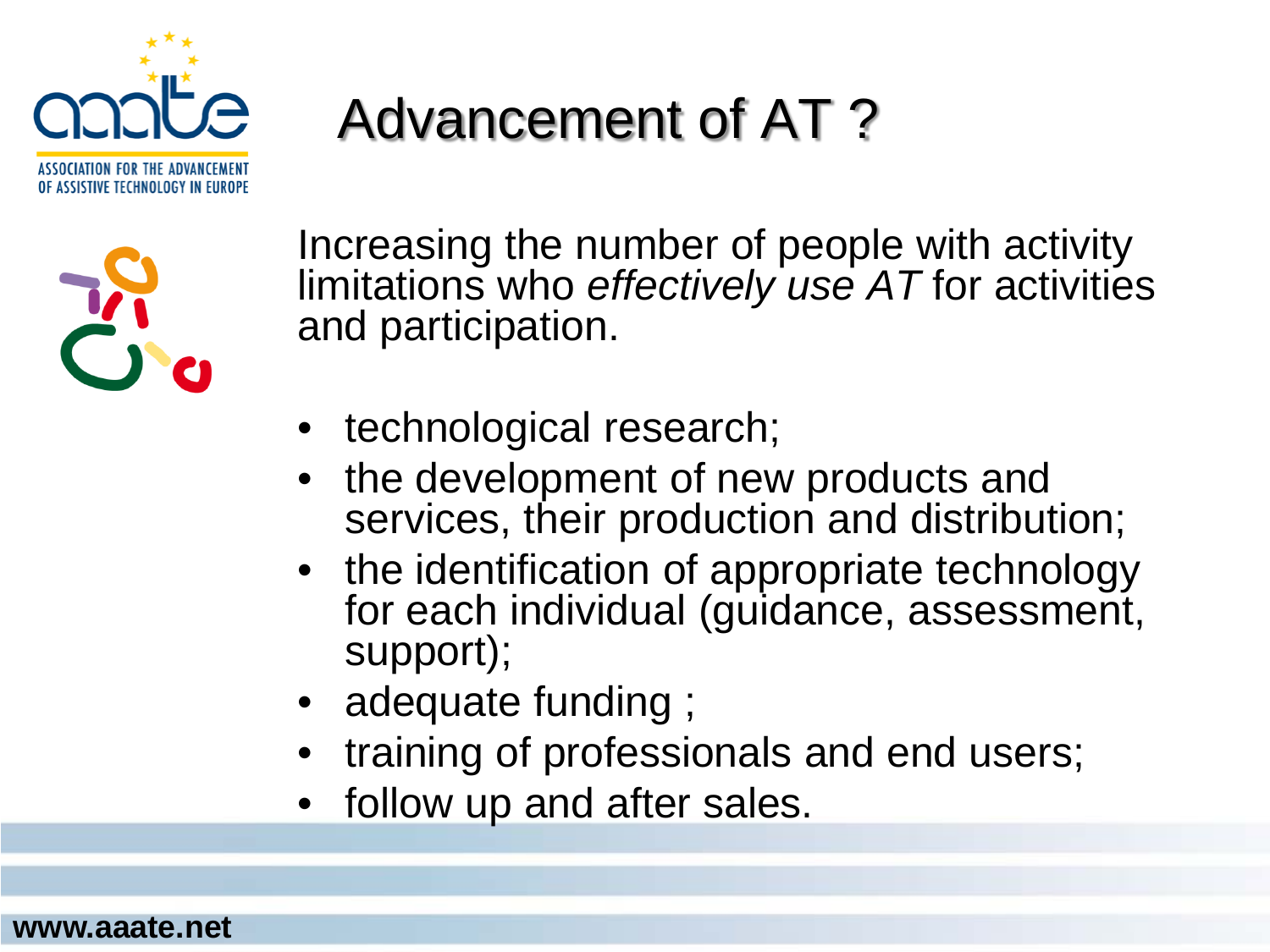

| is a                                        |
|---------------------------------------------|
| $\begin{array}{c} \bullet \end{array}$<br>Ø |

#### Advancement of AT

- The key strategy for advancement is "innovation" in all areas of the field
- AAATE therefore focuses on innovation, now and in the future.

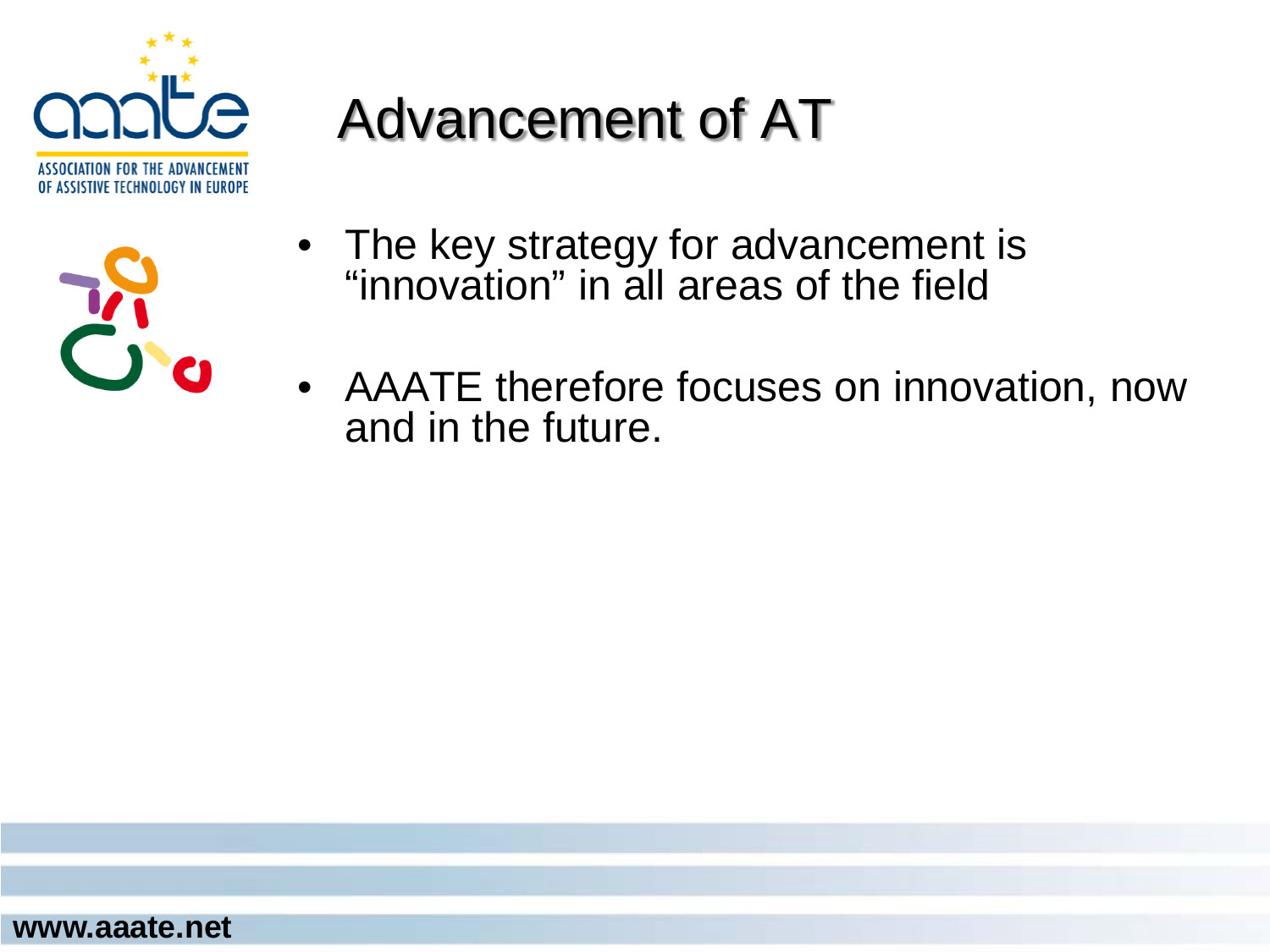

#### Fields of activities



- Interest group activities (networking, exchange, partnerships…..)
- Promotion of R&D
- Creation of awareness
- Knowledge exchange
- Dissemination of results
- Policy development/support
- Project development/participation

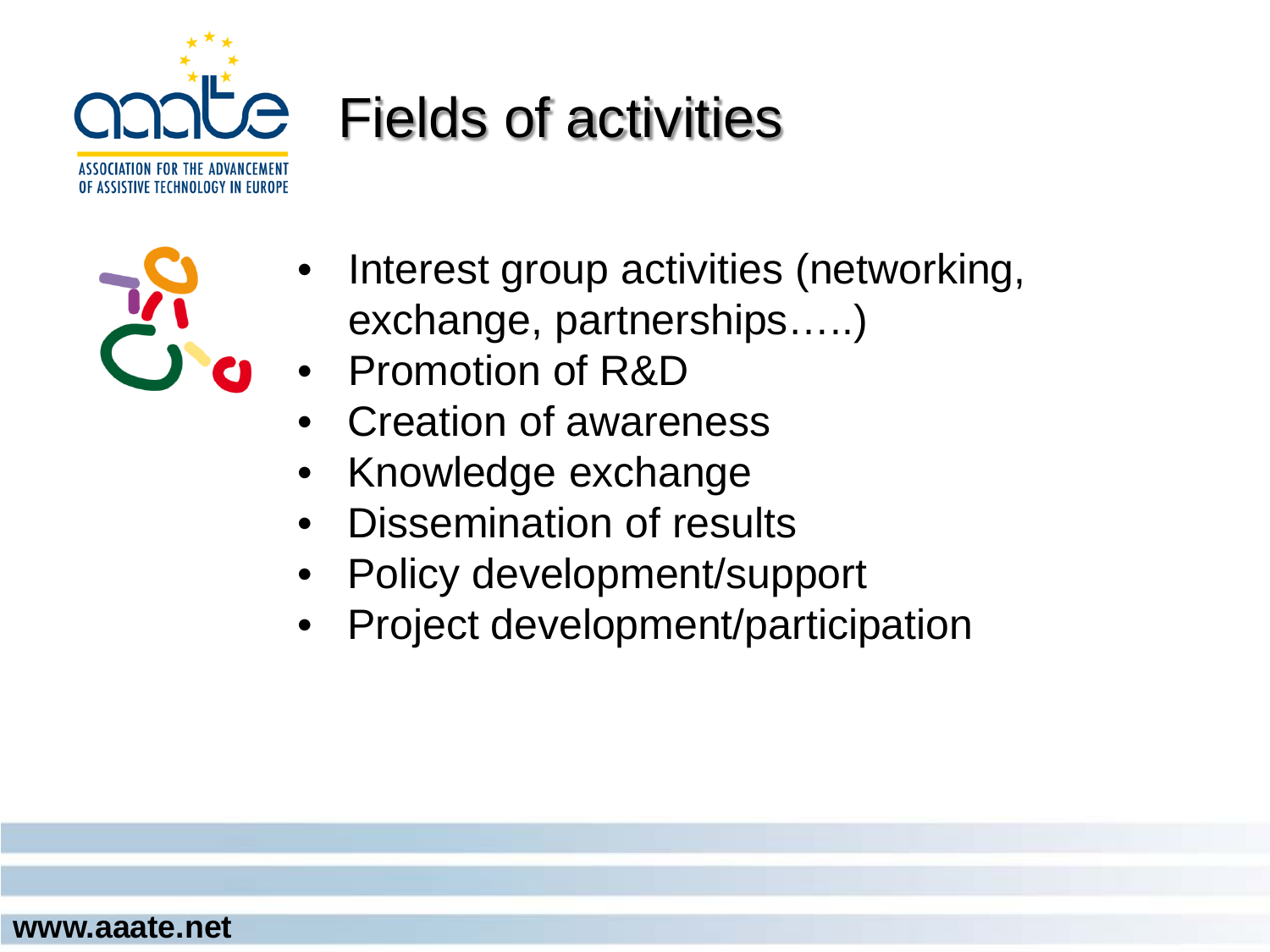

### COOCE Services for Members

- AAATE Conferences
- Journal "Technology and Disability"
- Workshops & Seminars
- **Special Interest Groups**
- Education & Job
- Community & Exchange
- (Global) Partnership





RESNA (USA) RESJA (Japan) ARATA (Australia) ISAAC (global)

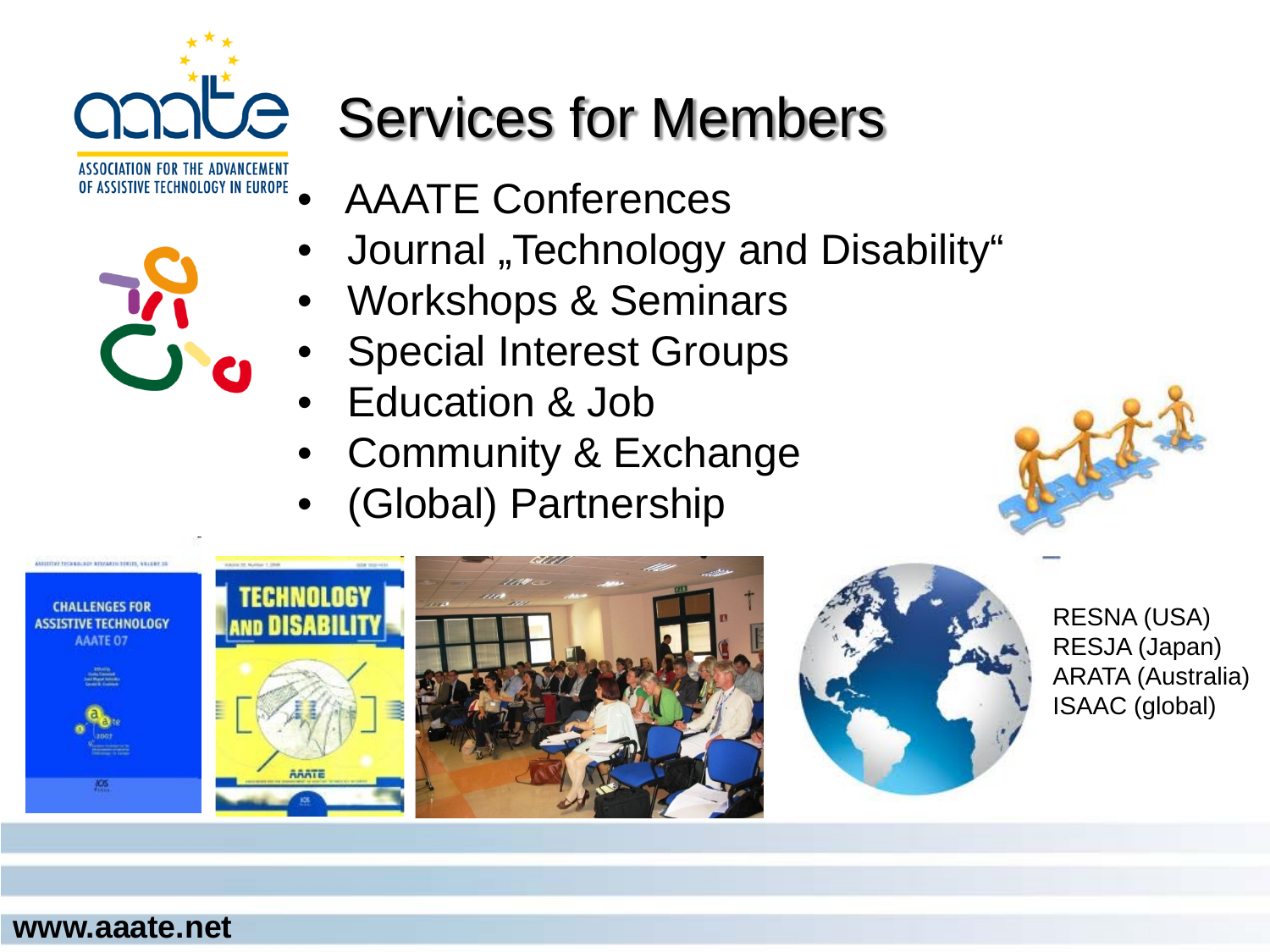

OF ASSISTIVE TECHNOLOGY IN EUROPE



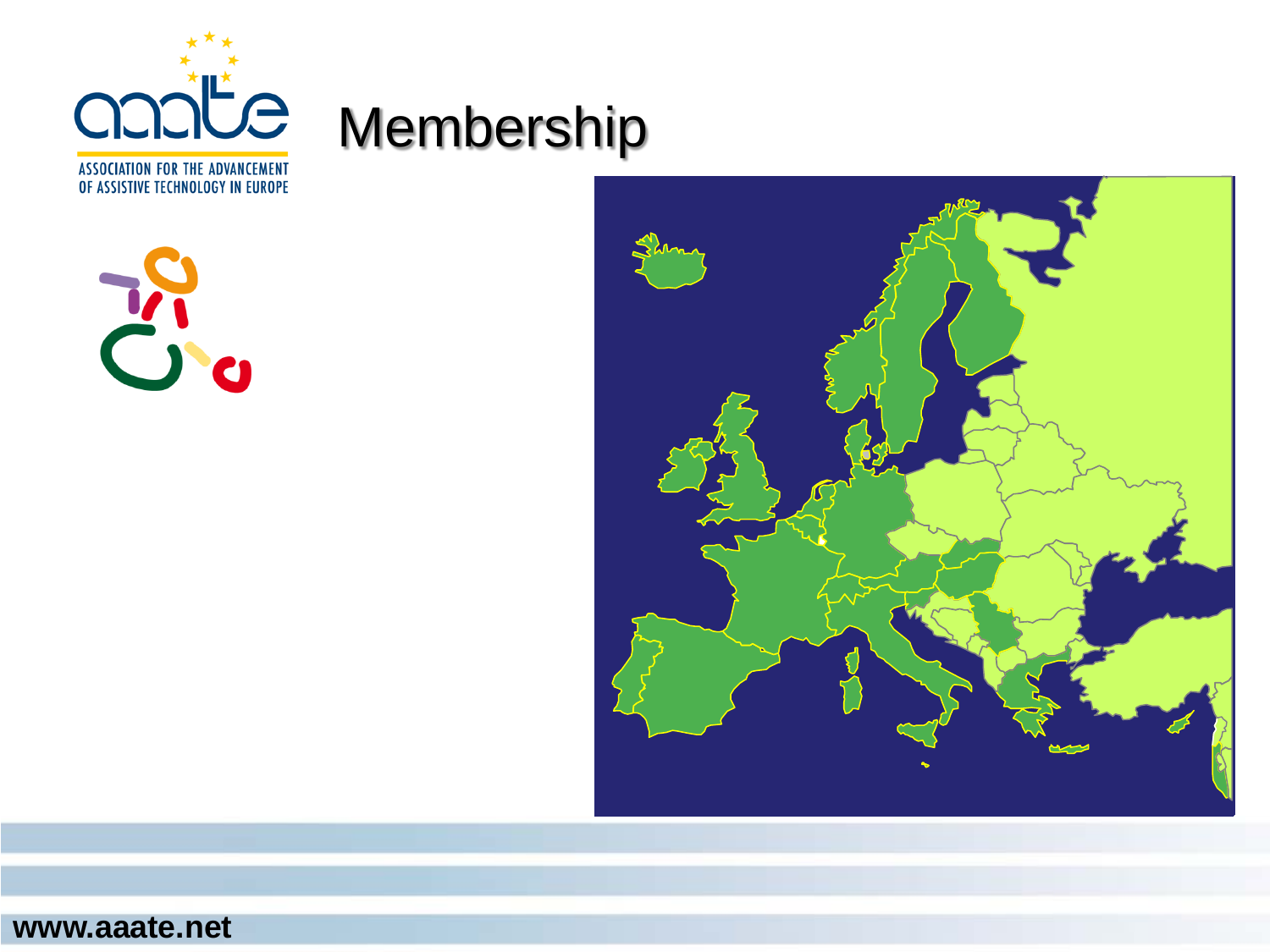

#### Community & Exchange

- www.aaate.net
- Newsletter (4 issues a year)
- Document Repository
- News & Links
- Contact Points in 20 European countries
- Institutional members group

*AAATE is a unique source to reach stakeholders all over Europe!*

Project participation and support

- ETNA
- eAccess+

*Come and get involved!*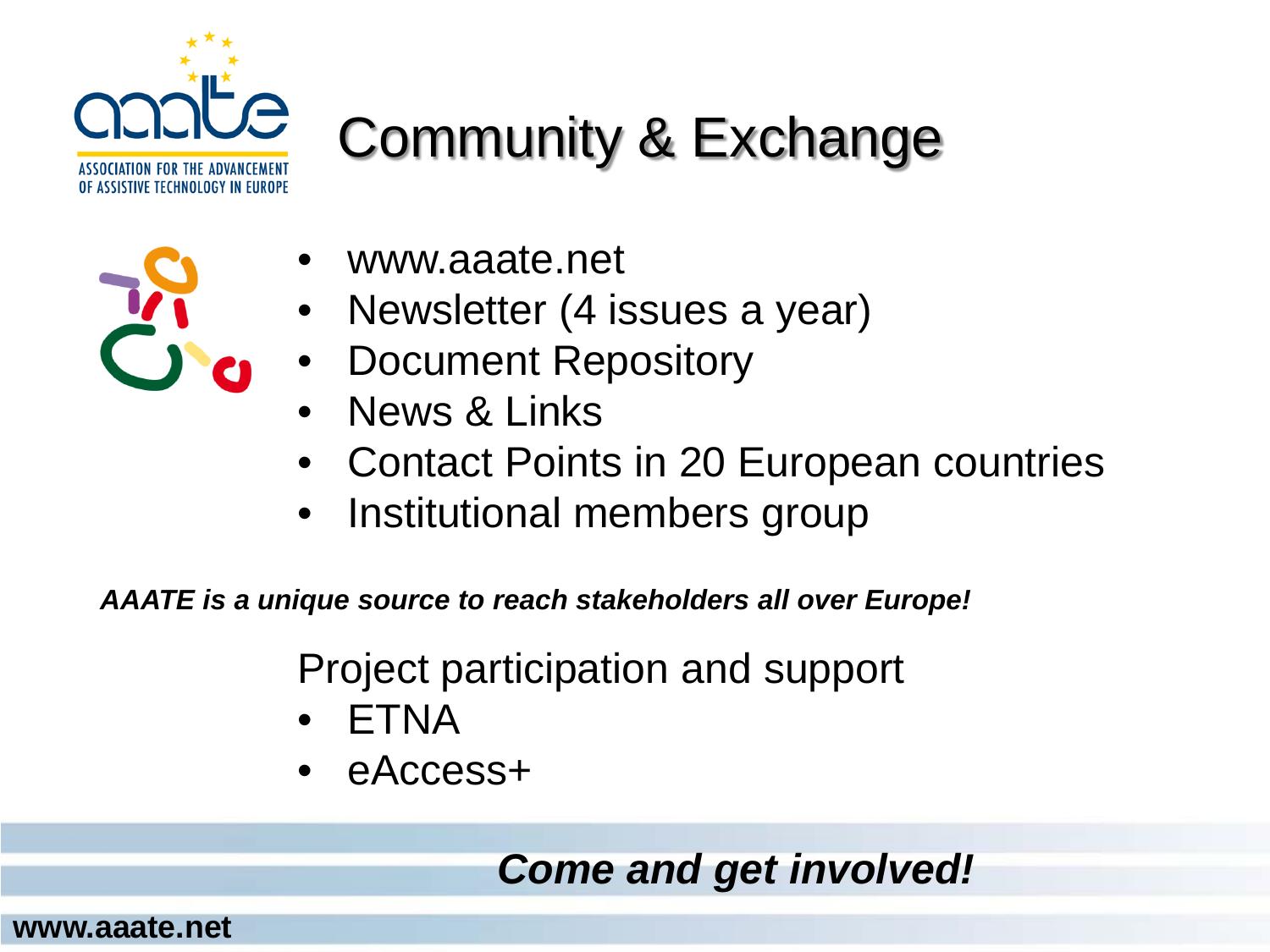

# See you in Maastricht!

11<sup>th</sup> AAATE conference

31 August - 2 September 2011

Maastricht, the Netherlands

## www.aaate2011.eu



2011



Association for the Advancement of Assistive Technology in Europe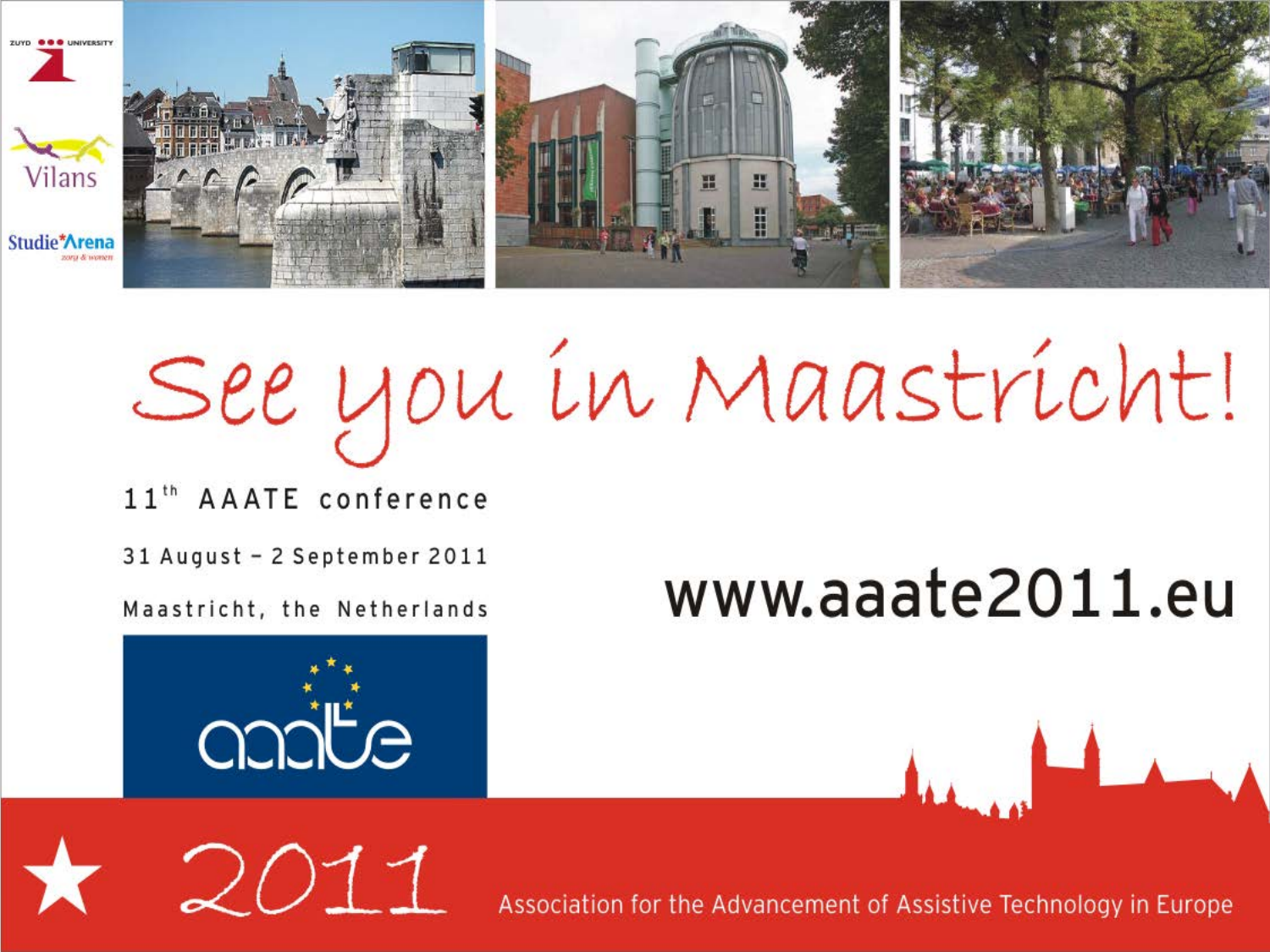

#### EU policy context

Fragmentation  $\rightarrow$  Harmonisation

- From Directives to national legislation
- Valorising best practice

UN Convention Disability policies are essentially the responsibility of Member States, but Community policies and actions impact in many ways on the situation of disabled people.

Human Rights model of disability

- Antidiscrimination legislation
- **Mainstreaming**
- **Accessibility**
- Civil society

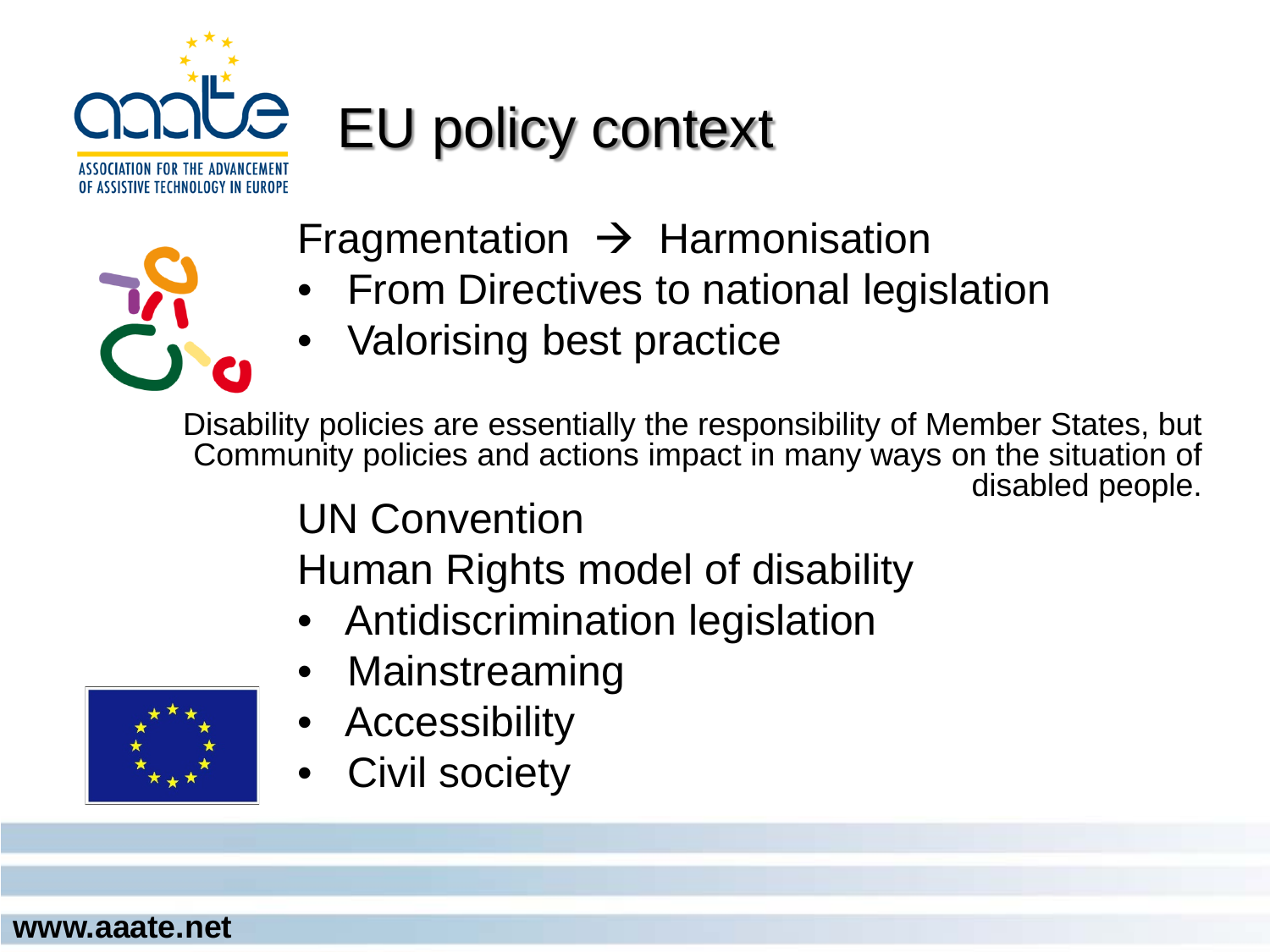

#### EU long term disability strategy

Key objective:



Equality of opportunity to enable disabled people to enjoy their right to dignity, to fulfil their capabilities, to equal treatment, to independent living and to participation in society and in the economy.

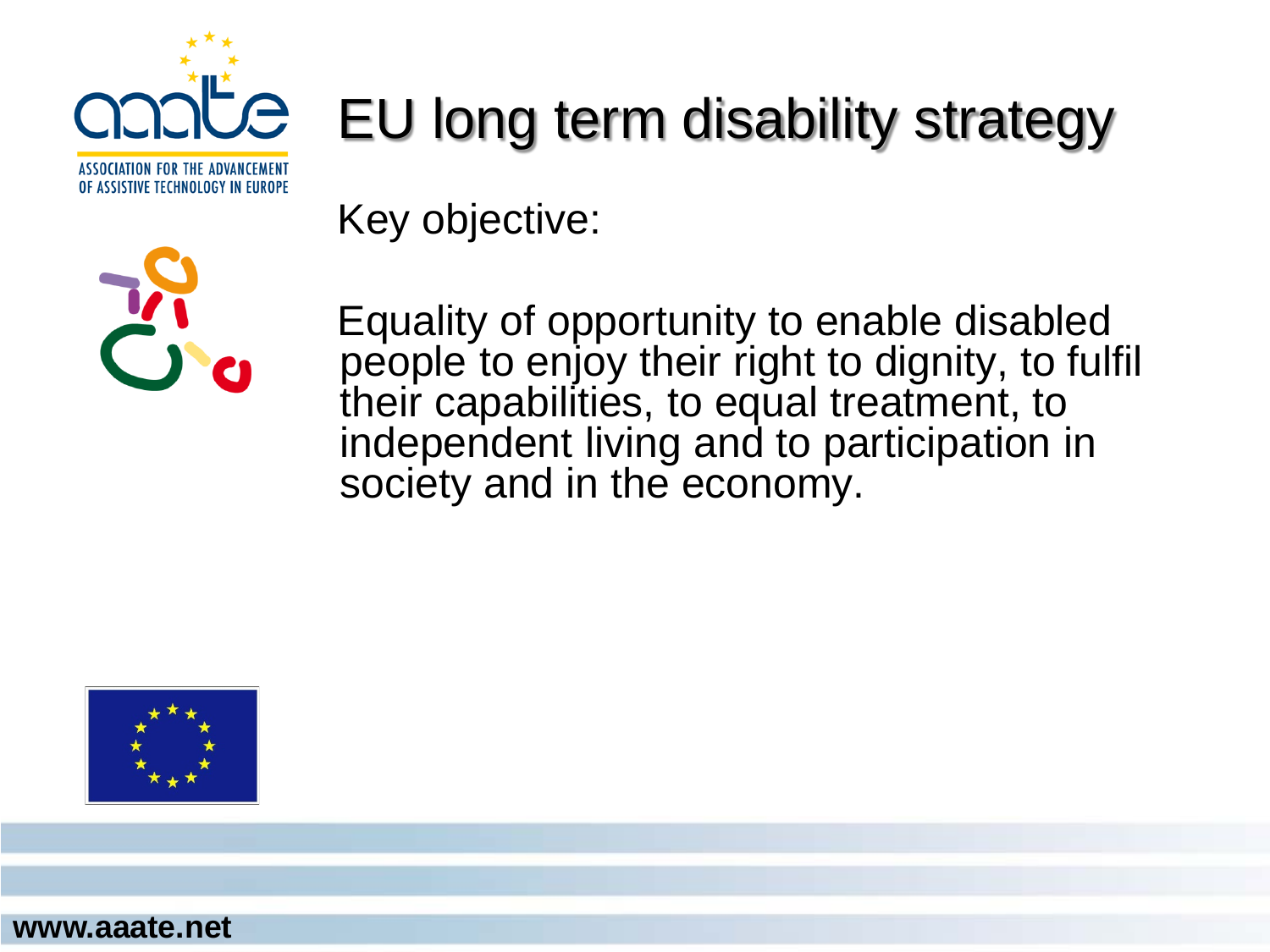# **Je** EU long term disability strategy



ASSOCIATION FOR THE ADVANCEMENT OF ASSISTIVE TECHNOLOGY IN EUROPE

The EU strategy is built on three pillars:

- EU anti-discrimination legislation and measures,which provide access to individual rights;
- eliminating barriers in the environment that prevent disabled people from exercising their abilities, and
- mainstreaming disability issues in the broad range of Community policies which facilitate the active inclusion of people with disabilities.

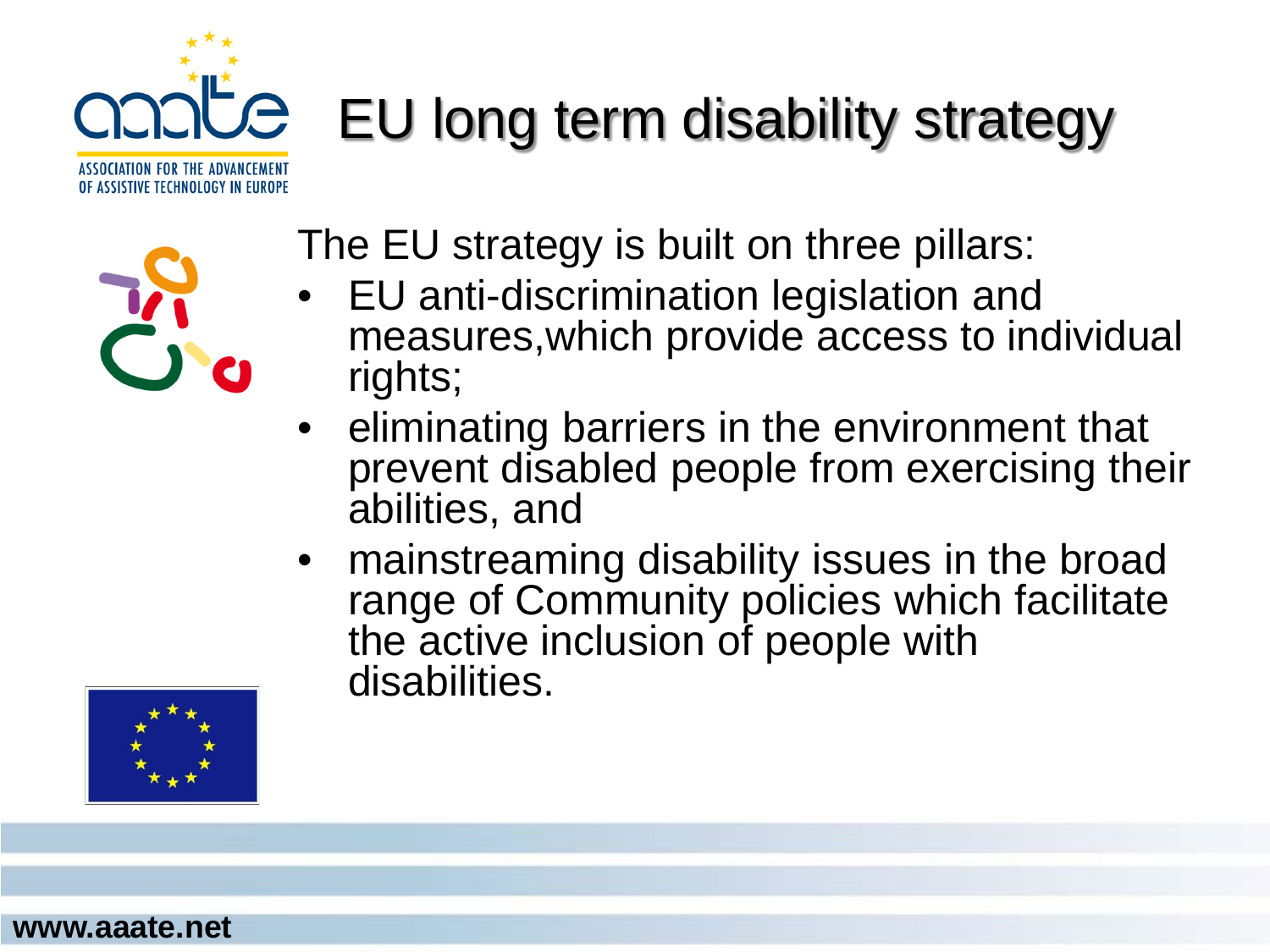

#### EU Disability Action Plan (DAP) 2004-2010



The EU Disability Action Plan (DAP) established by the European Commission in 2003 has provided a dynamic framework to develop the EU disability strategy.

Three operational objectives were central to the DAP:

• full implementation of the **Employment Equality** Directive;



- successful **mainstreaming of disability issues** in relevant Community policies; and
- improving **accessibility for all**.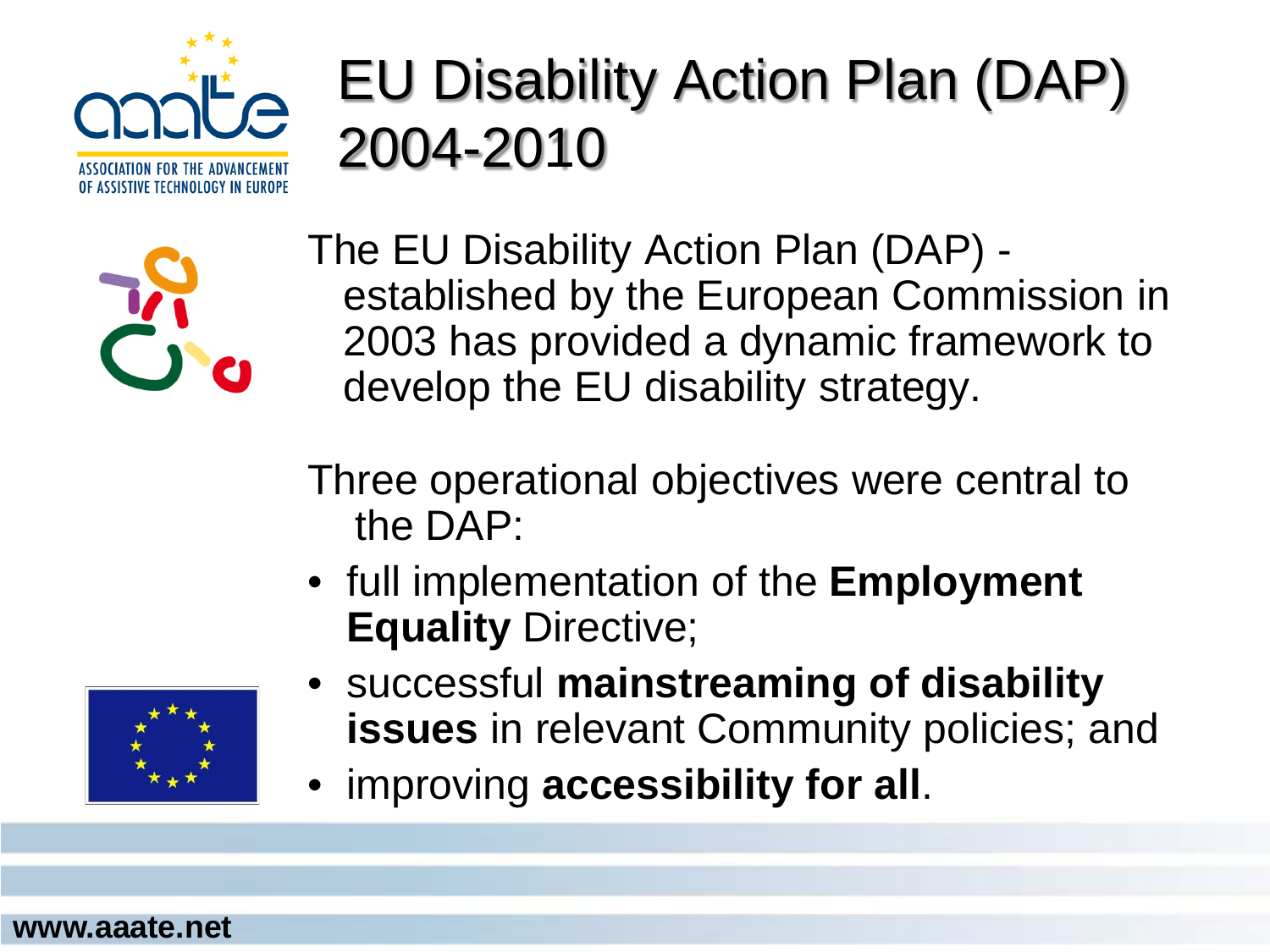

#### European Disability Strategy 2010-2020



- A new framework for action
- empowerment of people with disabilities to fully enjoy their rights
- elimination of barriers
- 8 areas for action:
	- Accessibility :Ensure accessibility to goods, services and assistive devices for people with disabilities.
	- Participation
	- Employment
	- Education and training
	- Social protection
	- Health
	- External action

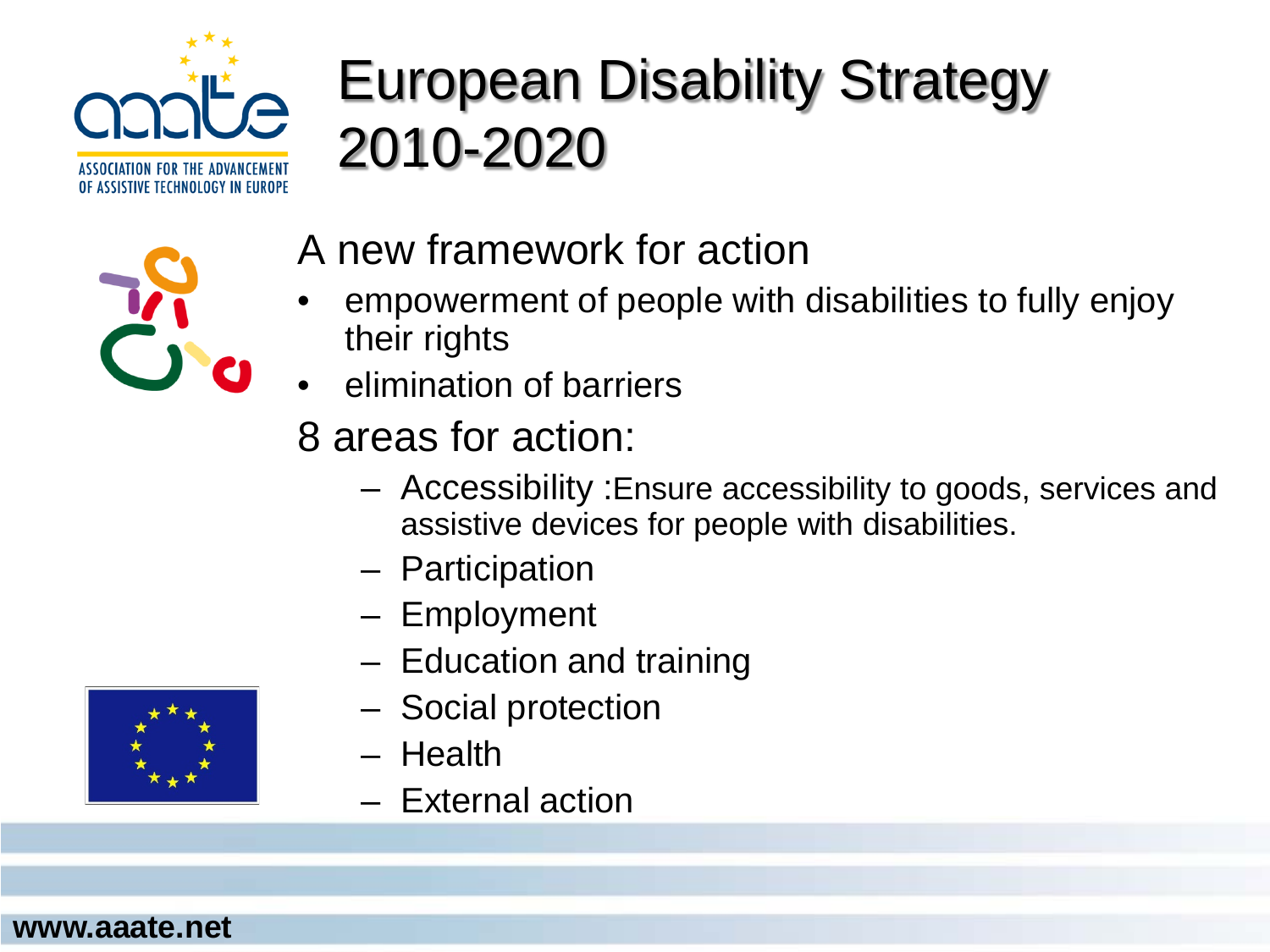



**www.aaate.net**

### Key challenges for the sector

- From good intentions to effective use of technology by people with disabilities in real life situations
- User centredness, user driven processes, empowerment of end users
- Right balance between different strategies to advance technology for the benefit of people with disabilities and elderly:
	- Design for all
	- Accessibility
	- AT devices and their market
	- Special solutions for very special needs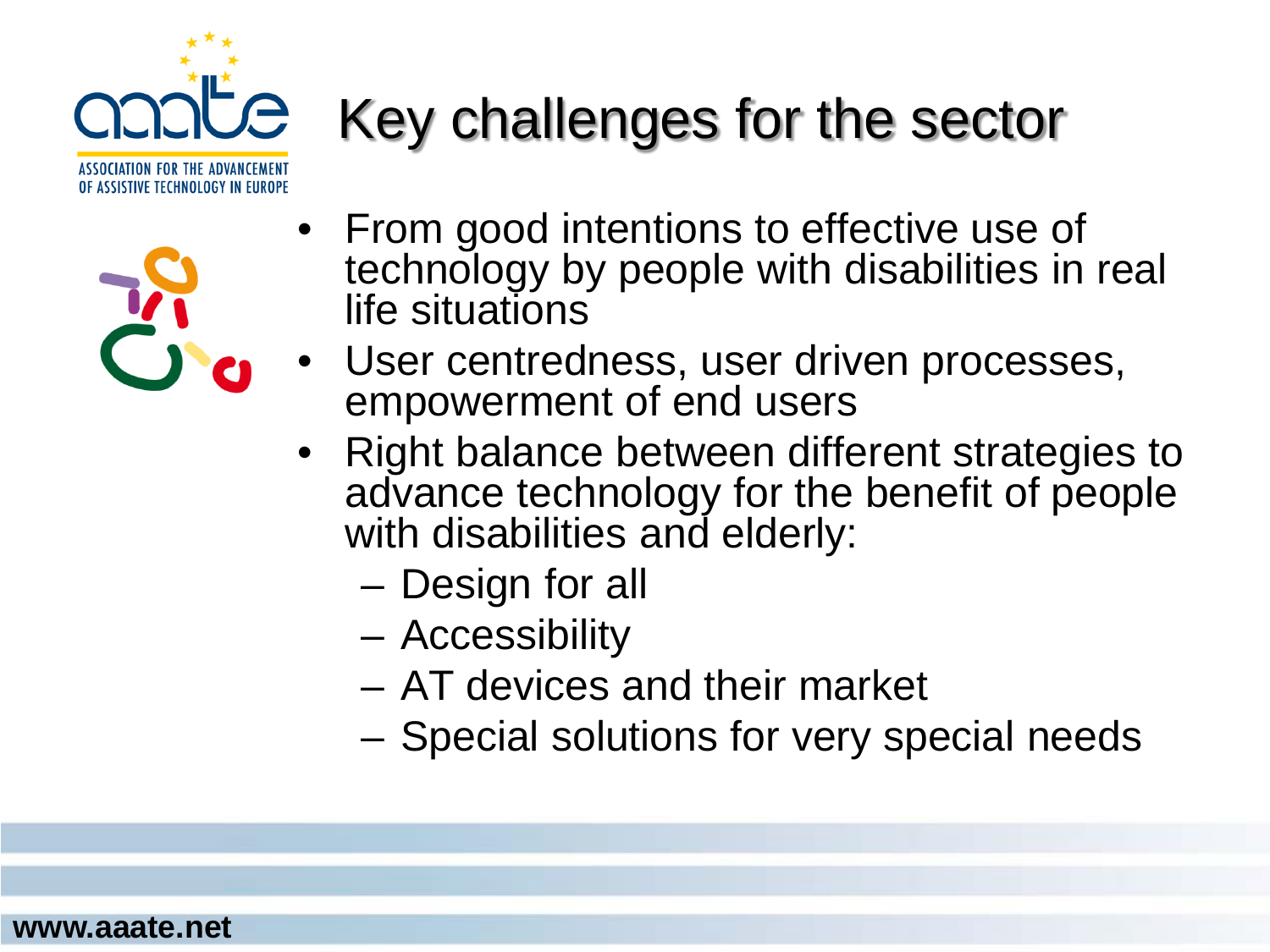

### Key challenges for the sector II

- Access to independent professional advice in the choice or in the building of solutions
- Affordability and sustainability of solutions
- Training of staff at all levels (appropriate levels of competence)
- Gearing approaches and services based on traditional medical models towards more human rights based approaches
- Reseach into outcomes
- Information and cultural awareness

• …..